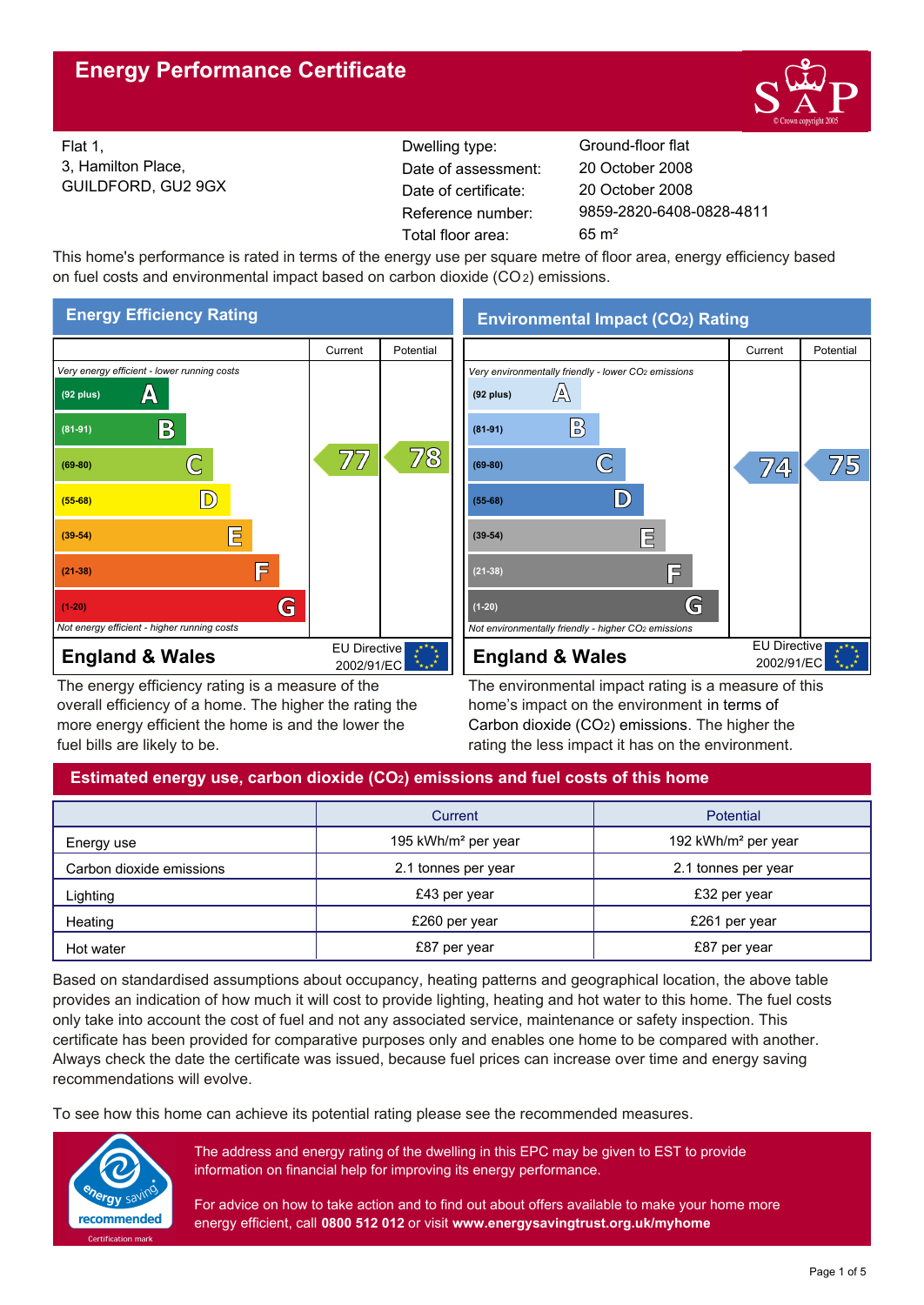## **About this document**

The Energy Performance Certificate for this dwelling was produced following an energy assessment undertaken by a qualified assessor, accredited by Elmhurst Energy Systems, to a scheme authorised by the Government. This certificate was produced using the RdSAP 2005 assessment methodology and has been produced under the Energy Performance of Buildings (Certificates and Inspections) (England and Wales) Regulations 2007 as amended. A copy of the certificate has been lodged on a national register.

| Assessor's accreditation number: | EES/002004                                     |
|----------------------------------|------------------------------------------------|
| Assessor's name:                 | Gary John Ryan                                 |
| Company name/trading name:       | <b>Energy Assess UK Limited</b>                |
| Address:                         | 5 Bryanstone Close, Guildford, Surrey, GU2 9UJ |
| Phone number:                    | 07894 801 963                                  |
| Fax number:                      | 01483 829557                                   |
| E-mail address:                  | gary@energyassessuk.com                        |
| Related party disclosure:        |                                                |

#### **If you have a complaint or wish to confirm that the certificate is genuine**

Details of the assessor and the relevant accreditation scheme are as above. You can get contact details of the accreditation scheme from their website at www.elmhurstenergy.co.uk together with details of their procedures for confirming authenticity of a certificate and for making a complaint.

#### **About the building's performance ratings**

The ratings on the certificate provide a measure of the building's overall energy efficiency and its environmental impact, calculated in accordance with a national methodology that takes into account factors such as insulation, heating and hot water systems, ventilation and fuels used. The average Energy Efficiency Rating for a dwelling in England and Wales is band E (rating 46).

Not all buildings are used in the same way, so energy ratings use 'standard occupancy' assumptions which may be different from the specific way you use your home. Different methods of calculation are used for homes and for other buildings. Details can be found at www.communities.gov.uk/epbd.

Buildings that are more energy efficient use less energy, save money and help protect the environment. A building with a rating of 100 would cost almost nothing to heat and light and would cause almost no carbon emissions. The potential ratings on the certificate describe how close this building could get to 100 if all the cost effective recommended improvements were implemented.

#### **About the impact of buildings on the environment**

One of the biggest contributors to global warming is carbon dioxide. The way we use energy in buildings causes emissions of carbon. The energy we use for heating, lighting and power in homes produces over a quarter of the UK's carbon dioxide emissions and other buildings produce a further one-sixth.

The average household causes about 6 tonnes of carbon dioxide every year. Adopting the recommendations in this report can reduce emissions and protect the environment. You could reduce emissions even more by switching to renewable energy sources. In addition there are many simple everyday measures that will save money, improve comfort and reduce the impact on the environment. Some examples are given at the end of this report.

#### **Visit the Government's website at www.communities.gov.uk/epbd to:**

- Find how to confirm the authenticity of an energy performance certificate
- Find how to make a complaint about a certificate or the assessor who produced it •
- Learn more about the national register where this certificate has been lodged •
- Learn more about energy efficiency and reducing energy consumption •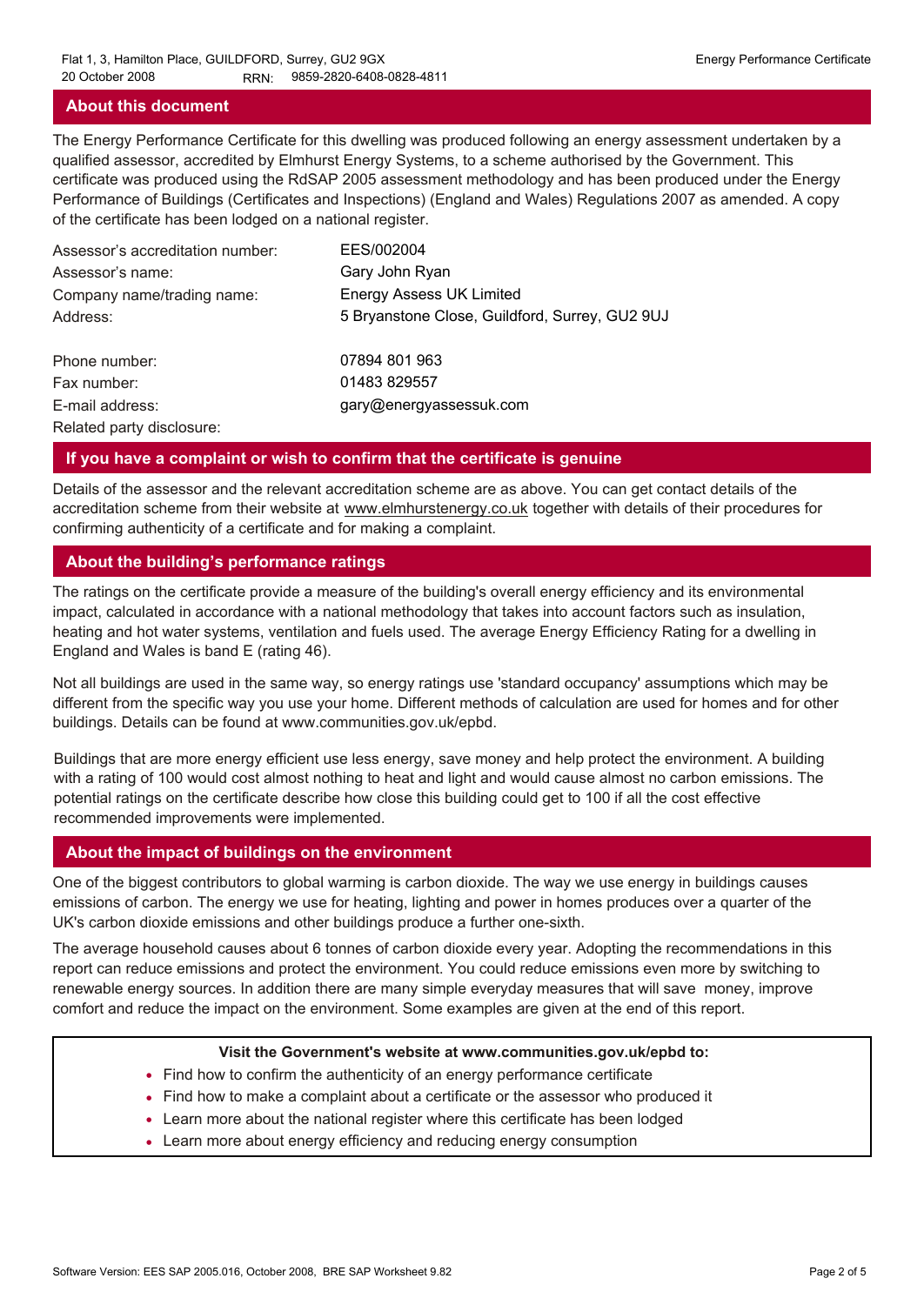# Recommended measures to improve this home's energy performance

Flat 1, 3, Hamilton Place, GUILDFORD, GU2 9GX Date of certificate:

Reference number: 9859-2820-6408-0828-4811 20 October 2008

## **Summary of this home's energy performance related features**

The following is an assessment of the key individual elements that have an impact on this home's performance rating. Each element is assessed against the following scale: Very poor / Poor / Average / Good / Very good.

| Elements<br>Description                   |                                             | Current performance |           |
|-------------------------------------------|---------------------------------------------|---------------------|-----------|
|                                           | <b>Energy Efficiency</b>                    | Environmental       |           |
| Walls                                     | Cavity wall, as built, insulated (assumed)  | Good                | Good      |
| Roof                                      | (another dwelling above)                    |                     |           |
| Floor                                     | Solid, no insulation (assumed)              |                     |           |
| Windows                                   | Fully double glazed                         | Average             | Average   |
| Main heating                              | Boiler and radiators, mains gas             | Very good           | Very good |
| Main heating controls                     | Programmer, room thermostat and TRVs        | Average             | Average   |
| Secondary heating                         | None                                        |                     |           |
| Hot water                                 | From main system                            | Very good           | Very good |
| Lighting                                  | Low energy lighting in 67% of fixed outlets | Good                | Good      |
| Current energy efficiency rating          |                                             | C 77                |           |
| Current environmental impact (CO2) rating |                                             | C <sub>74</sub>     |           |

**Low and zero carbon energy sources**

None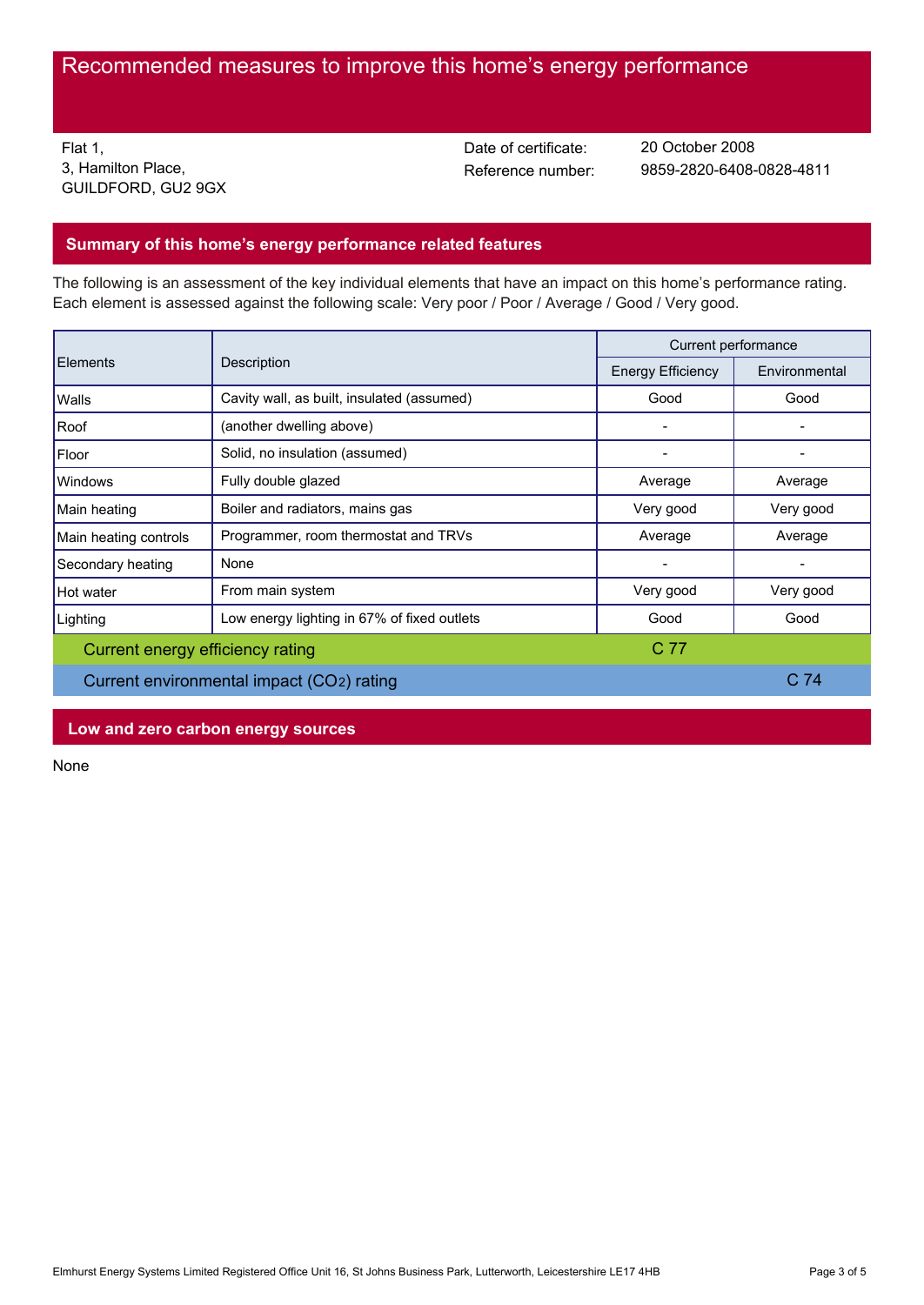## **Recommendations**

The measures below are cost effective. The performance ratings after improvement listed below are cumulative, that is they assume the improvements have been installed in the order that they appear in the table.

|                                             | <b>Typical savings</b> | Performance ratings after improvement |                      |
|---------------------------------------------|------------------------|---------------------------------------|----------------------|
| Lower cost measures (up to £500)            | per year               | Energy efficiency                     | Environmental impact |
| Low energy lighting for all fixed outlets   | £9                     | C 78                                  | C 75                 |
| Total                                       | £9                     |                                       |                      |
| Potential energy efficiency rating          |                        | $C$ 78.                               |                      |
| Potential environmental impact (CO2) rating |                        |                                       | C 75                 |

## **Further measures to achieve even higher standards**

#### None

Improvements to the energy efficiency and environmental impact ratings will usually be in step with each other. However, they can sometimes diverge because reduced energy costs are not always accompanied by a reduction in carbon dioxide (CO2) emissions.